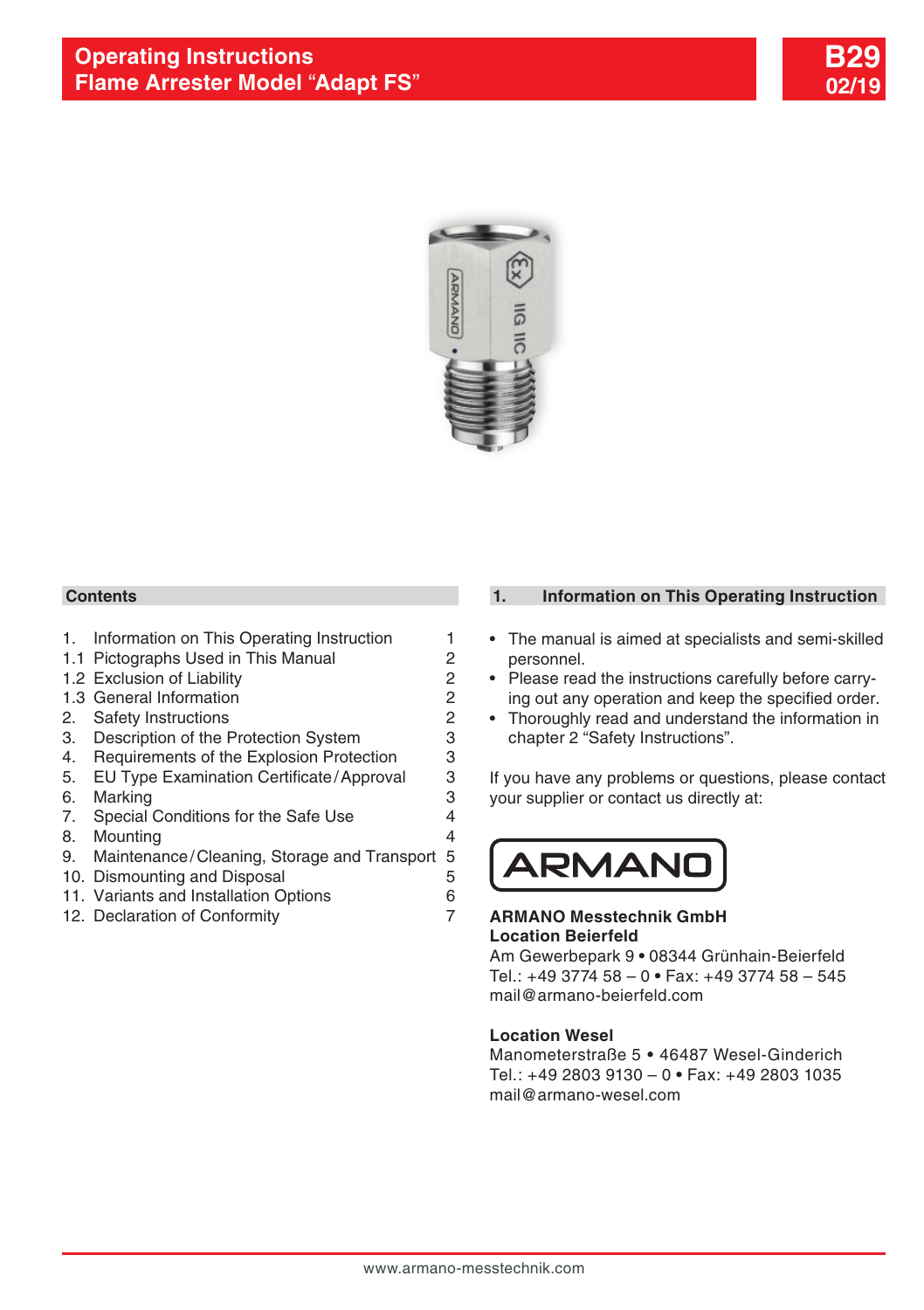## <span id="page-1-0"></span>**1.1 Pictographs Used in This Manual**

In this manual, pictographs are used as hazard warnings.

Particular information, instructions and restrictions designed for the prevention of personal or substantial property damage:



**WARNING!** Is used to warn you against an imminent danger that may result in personal injury or death.

**IMPORTANT!** Is used to warn you against a possibly hazardous situation that may result in personal, property or environmental damage.

 **CAUTION!** Is used to draw your attention to important recommendations to be observed. Disregarding them may result in property damage.



Passages in the text containing **explanations, information or advice** are highlighted with this pictograph.

The following symbol highlights **actions** you have to conduct or

**instructions** that have to be strictly observed.

# **1.2 Exclusion of Liability**

We accept no liability for any damage or malfunction resulting from incorrect installation, inappropriate use of the device or failure to follow the instructions in this manual.

# **1.3 General Information**

Please inspect the transport packaging and the delivered items immediately upon their receipt to determine their integrity and completeness. You have purchased an instrument that was manufactured according to high quality standards in our company, which is certified according to DIN EN ISO 9001.

Thus, the protection system described in the following is designed and manufactured according to latest knowledge and is subject to strict quality criteria.

Should a reason for complaint however arise, please return the device to our factory with a detailed description of faults.

## **2. Safety Instructions**

Please read this operating instruction thoroughly before installing the device.

Disregarding the containing warnings, especially the safety instructions, may result in danger for people, the environment, and the device and the system it is connected to.

The ARMANO Messtechnik GmbH provides support for the use of its products either personally or via relevant literature. The customer verifies that our product is fit for purpose based on our technical information. The customer performs customer and application specific tests to ensure that the product is suitable for the intended use. With this verification, all hazards and risks are transferred to our customers. Our warranty expires in case of inappropriate use.

# **Qualified personnel:**

The personnel that is charged for the installation, operation and maintenance of the device must hold a relevant qualification. This can be based on training or relevant tuition. The personnel must be aware of this manual and have access to it at all times.

# General safety instructions:

- In all work, the existing national regulations for accident prevention and safety at the workplace must be complied with. Any internal regulations of the operator must also be complied with, even if these are not mentioned in this manual.
- Please regard relevant national and international safety instructions (ATEX 137, ExVo, BetrSichV etc.).
- Please do never manipulate the device! Otherwise, you will lose your warranty!
- Repairs may only be carried out by the manufacturer.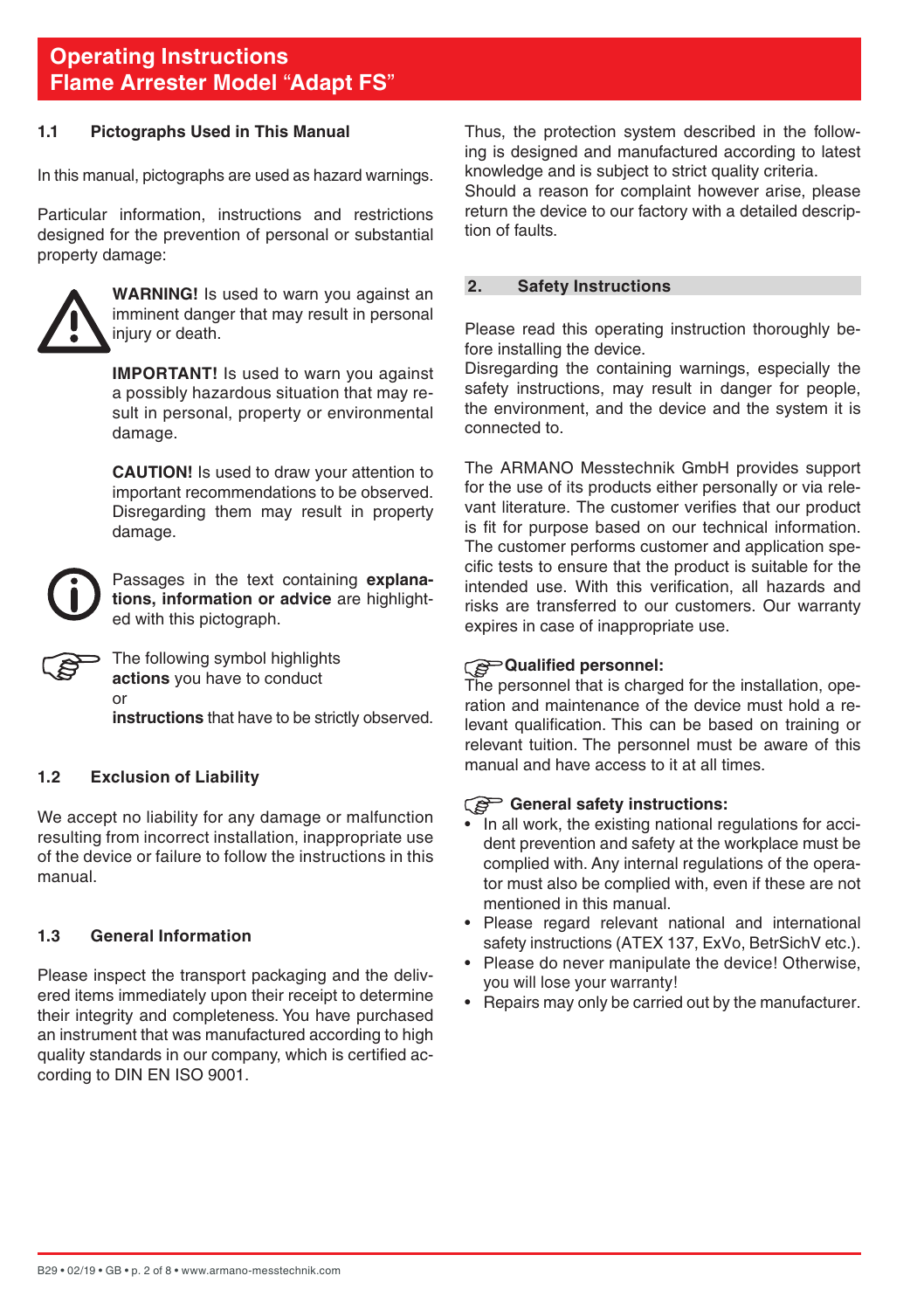- <span id="page-2-0"></span>• Use the instrument in its perfect technical condition only. Damaged or defective instruments need to be checked immediately and replaced if necessary.
- Only use appropriate tools for mounting, connecting and dismounting the device.
- Nameplates or other information on the device shall neither be removed nor obliterated, since otherwise any warranty and manufacturer responsibility expires.



**IMPORTANT! Disregarding the respective regulations may result in severe personal injuries and/or property damage.**

# **Special safety instructions:**

Warnings, which are specifically relevant to individual operating procedures or activities, are to be found at the beginning of the relevant sections of this operating instruction.

# **3. Description of the Protection System**

The flame arrester model Adapt FS  $\leftrightarrow$  see chapter 11 "Variants and Installation Options") avoids flame penetration in case of deflagrations of potentially explosive vapour-air and gas-air mixtures of explosion groups IIA, IIB and IIC in an upstreamed volume (e.g. pressure measuring instruments, chemical seals).

The protection consists of a welded stainless steel cannula as flame arrester. The vapour-air or gas-air mixtures can flow through the cannula with a maximum internal diameter of 0.6 mm (0.024") and a minimum length of 23 mm (0.91"), yet a flame penetration is prevented.

# **4. Requirements of the Explosion Protection**

Flameproof in case of deflagration of flammable gases and liquids according to EU type examination certificate PTB 12 ATEX 4001 X.

#### **5. EU Type Examination Certificate/ Approval**

The flame arrester model Adapt FS as non-electrical equipment for potentially explosive areas, corresponds to the harmonised standard

## **DIN EN ISO 16852:2017 "Flame Arrester".**

The flame arrester model Adapt FS complies with explosion protection class

## **II G IIC**

and meets the requirements to the explosion protection, as described in chapter 4.

#### **6. Marking**

| Flame arresters are subject to installation and<br>application limitations<br>Classification according to<br>DIN EN ISO 16852:2017 |                                                      |  |  |  |  |  |
|------------------------------------------------------------------------------------------------------------------------------------|------------------------------------------------------|--|--|--|--|--|
| $VDEF   L /D=n/a   BC:c$                                                                                                           |                                                      |  |  |  |  |  |
|                                                                                                                                    | Ex G IIC $T_0 = 60 °C$ $P_0 = 0.11$ MPa $V_0 = 0.21$ |  |  |  |  |  |
| VDEF<br>$=$ pre-volume flame arrester<br>$L_{\alpha}/D$<br>$=$ ratio of pipe length of the unprotected side<br>to pipe diameter    |                                                      |  |  |  |  |  |
| BC: c<br>= categorisation under stabilised burning,<br>classification c (no combustion time)                                       |                                                      |  |  |  |  |  |
| $Ex G IIC =$ explosion group                                                                                                       |                                                      |  |  |  |  |  |
| $\mathsf{T}_{_{\scriptscriptstyle{0}}}$<br>$=$ max. operating temperature                                                          |                                                      |  |  |  |  |  |
| $P_0^T$<br>$=$ max. operating pressure                                                                                             |                                                      |  |  |  |  |  |
|                                                                                                                                    | $=$ max. volume of the unprotected side              |  |  |  |  |  |
|                                                                                                                                    |                                                      |  |  |  |  |  |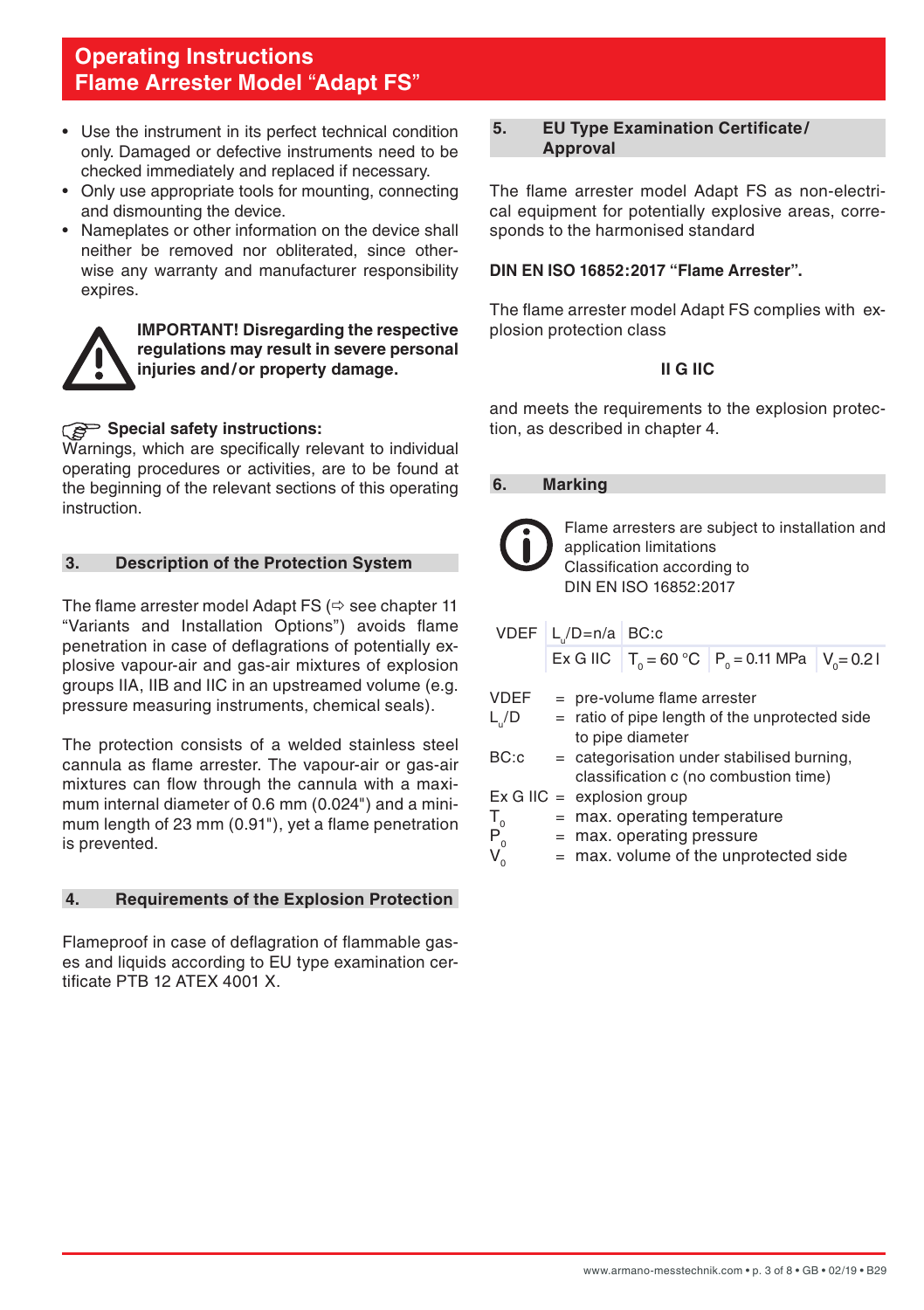<span id="page-3-0"></span>The following marking according to ATEX 2014/34/EU is carried out at an appropriate position on the device:



Please note the documentation!

With the marking II G, they can be used in areas. which might be at risk from potentially explosive gasair mixtures, except for underground and surface parts of mines.

They meet the requirements for gas mixtures of explosion group IIC (maximum experimental safe gap ≥0.3 mm).

The protected side of the screwed adapter is additionally marked with a dot.

# **7. Special Conditions for the Safe Use**

For the safe use of the flame arrester model "Adapt FS", the following conditions have to be complied with:

- The unprotected volume must not be larger than 0.2 litres.
- At the screwed adapter, the maximum piping length on the non-protected side between a potential ignition source and the flame arrester must not be larger than  $3 \times D = 45$  mm.
- The nominal width of the connection on the non-protected side shall be max.  $G\frac{1}{2}$ " or DN 15.
- The nominal width of the connection on the protected side shall be max. G1/2" or DN 15.
- The inflammable gases and vapours occurring during operation may form part of explosion group IIC with a maximum experimental safe gap of ≥0.3 mm.
- The maximum permissible operating pressure must not exceed 110 kPa.
- The maximum operating temperature is 60 °C.
- In order to fulfil the requirements of the zone separation, the technical tightness of the connection between process connection of the measuring instrument and process connection piece on the machine side has to be ensured. The connection has to be secured against unintentional loosening. The plant operator is responsible for taking the necessary measures.

## **8. Mounting**

The mounting of flame arresters or measuring instruments with integrated flame arresters shall be carried out by qualified personnel only.

The connections have to be tight.

For this, appropriate national and international safety regulations  $(\Rightarrow$  chapter 2 "Safety Instructions") have to be regarded.

Sealings have to be used, which are suitable for the connections and made of material resistant to the medium.

For sealing pressure measuring connections with cylindrical thread spigot, e.g. flat sealings according to DIN EN 837-1, profile packings or lens-type sealing rings for corresponding high pressure connections have to be inserted at the sealing face.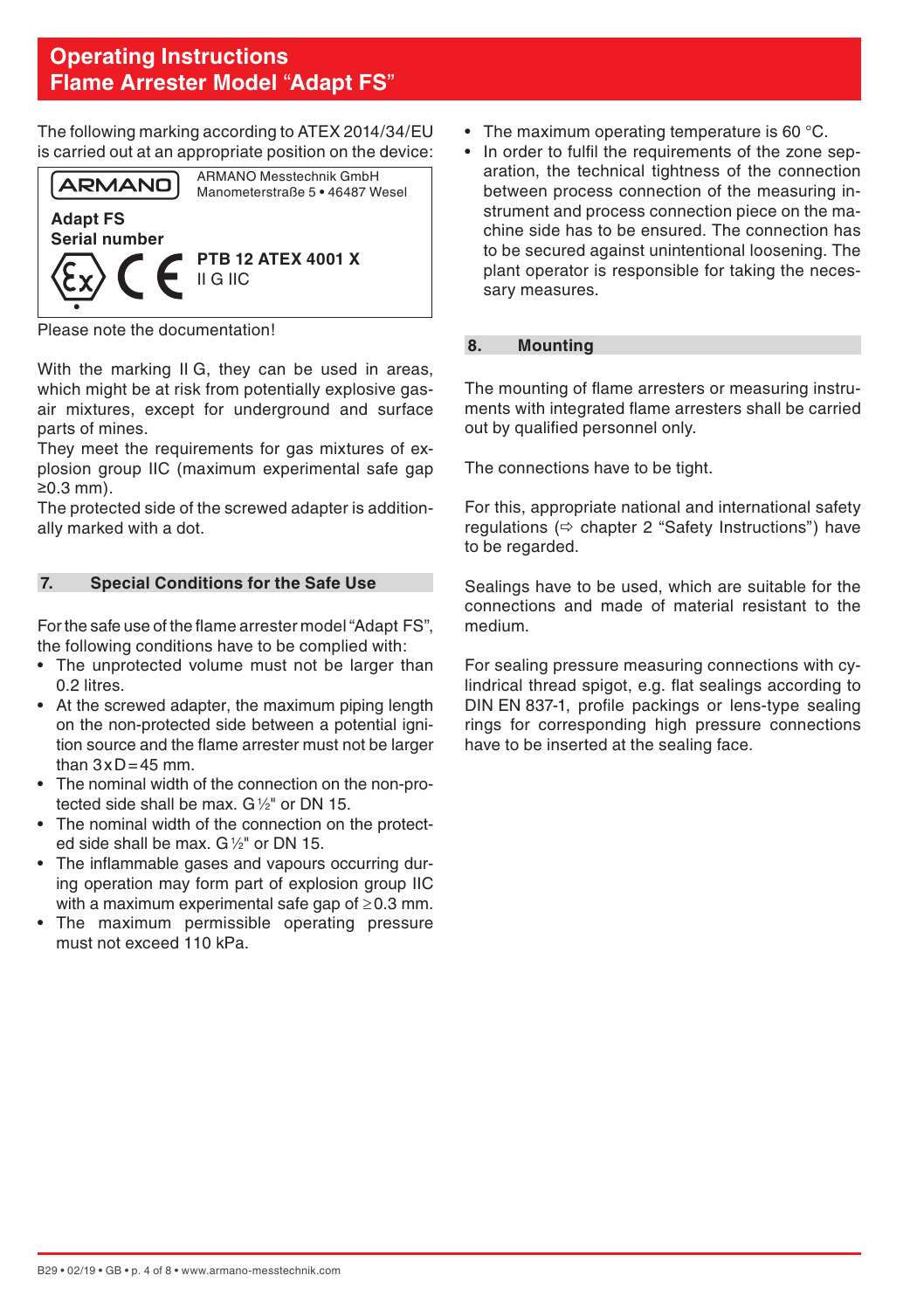#### <span id="page-4-0"></span>**9. Maintenance/Cleaning, Storage and Transport**



## **CAUTION! Material damage and loss of warranty!**

 Any modifications or interventions in the device, made by the customer, might damage important parts or components. Such intervention leads to the loss of any warranty and manufacturer's responsibility!

 $\rightarrow$  Never modify the device or perform any repairs yourself.

#### **Maintenance:**

Flame arrester models Adapt FS are generally maintenance-free. Any arising repairs may only be executed by the manufacturer.



Any modification of the Adapt FS terminates its type approval.

 Any modification of instruments with integrated Adapt FS terminates the manufacturer's declaration.

Before returning an instrument for repair, the wetted parts must be cleaned thoroughly, especially when using hazardous media.

The repair order should include a description of the medium or a declaration of contamination.

#### **Cleaning**:

- Clean the device with a dry or slightly dampened soft cloth.
- Do not use any sharp objects or aggressive agents for cleaning.

#### **Storage and transport:**

- Use the original packaging or comparable packaging for storage/for transport.
- Avoid impacts or strong vibrations.
- Protect the device against damage caused by external influences.

Please contact the manufacturer in case of uncertainties.

# **10. Dismounting and Disposal**

#### **WARNING! Risk of injury!**



Never remove the device from a system in operation.

 Make sure that the system is switched off professionally.

#### **Before dismounting:**

Check before dismounting, whether the system

- is switched off
- is in a safe and currentless state.
- is unpressurised and cooled down.

#### **Disposal:**



Please help us protect our environment and dispose or recycle the used materials according to the respective and valid regulations.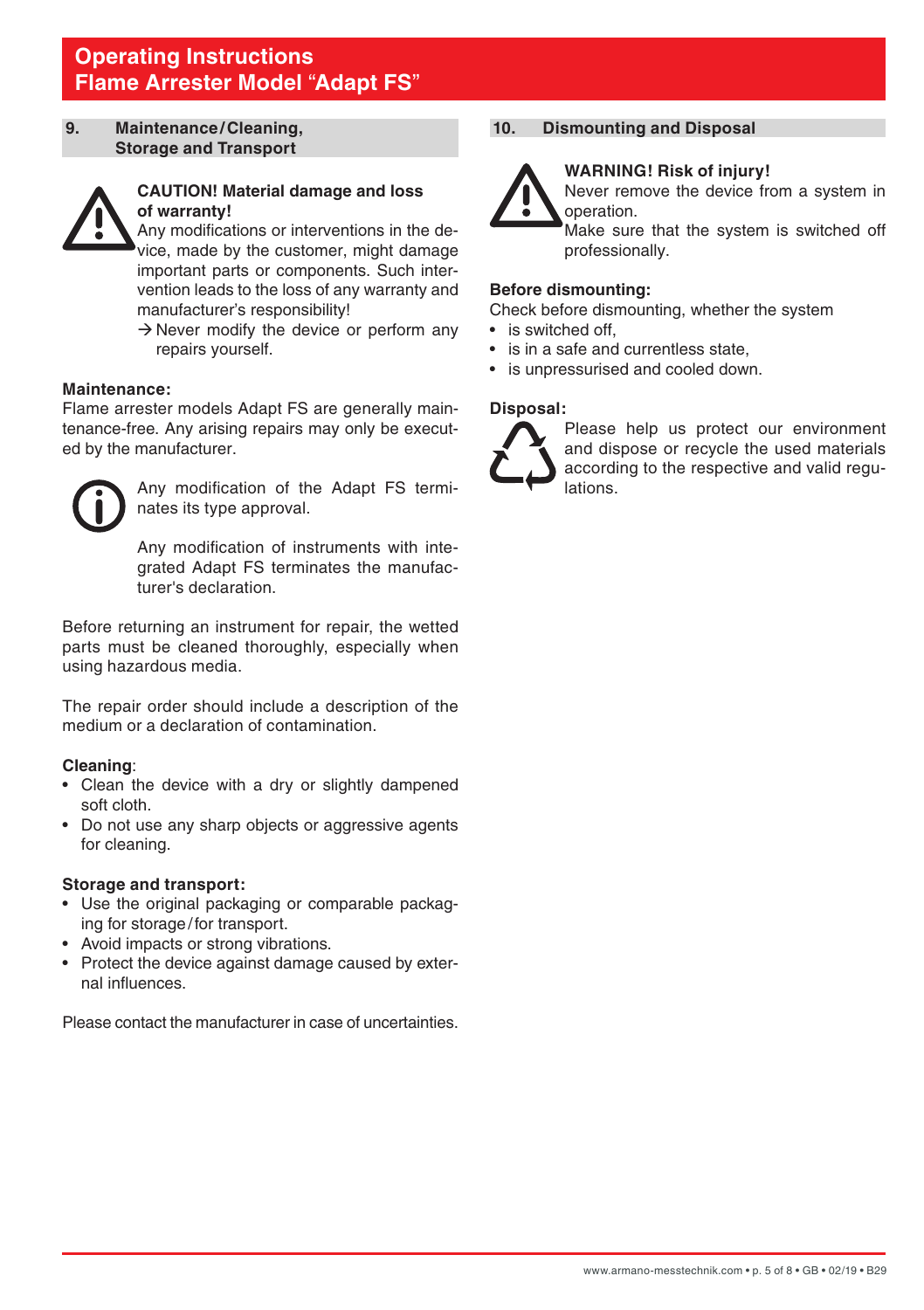#### <span id="page-5-0"></span>**11. Variants and Installation Options**



 $1)$  for process connection G  $1/2$  B and M20x1.5, others upon request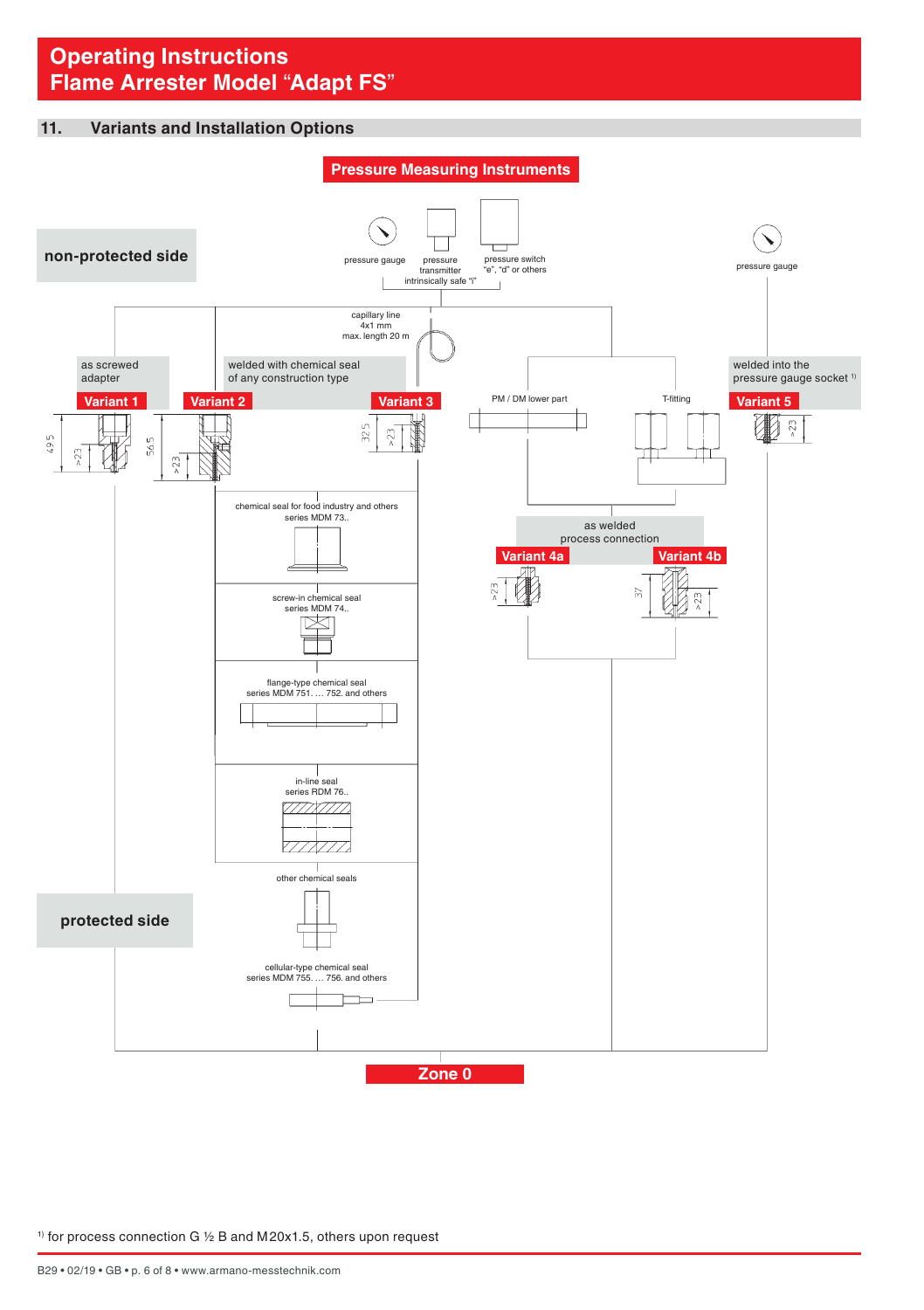# <span id="page-6-0"></span>**12. Declaration of Conformity**

| EU-Konformitätserklärung<br>nach DIN EN ISO/IEC 17 050-1                                                                                                                                                                                          |                    |                                                                                                                                                                                                      | according to DIN EN ISO / IEC 17 050-1                                                                                                                    | <b>EU Declaration of Conformity</b>                                                                                                           |
|---------------------------------------------------------------------------------------------------------------------------------------------------------------------------------------------------------------------------------------------------|--------------------|------------------------------------------------------------------------------------------------------------------------------------------------------------------------------------------------------|-----------------------------------------------------------------------------------------------------------------------------------------------------------|-----------------------------------------------------------------------------------------------------------------------------------------------|
| Für die nachfolgend bezeichneten Erzeugnisse                                                                                                                                                                                                      |                    |                                                                                                                                                                                                      | We hereby declare for the following named goods                                                                                                           |                                                                                                                                               |
| <b>DEFLAGRATIONSVOLUMENSICHERUNG</b><br><b>Typ Adapt FS</b>                                                                                                                                                                                       |                    | <b>FLAME ARRESTERS</b><br><b>Model Adapt FS</b>                                                                                                                                                      |                                                                                                                                                           |                                                                                                                                               |
| wird hiermit bestätigt, dass sie den wesentlichen Schutzanforderun-<br>gen entsprechen, die in den Richtlinien des Rates zur Angleichung<br>der Rechtsvorschriften der Mitgliedsstaaten festgelegt sind.                                          |                    | that they meet the essential protective requirements, which have been<br>fixed in the Directive of the European Parliament and the Council on<br>the approximation of the laws of the Member States. |                                                                                                                                                           |                                                                                                                                               |
| Zur Beurteilung der Erzeugnisse hinsichtlich der Anforderungen nach<br>den Richtlinien 2014/34/EU (ATEX), folgende Normen herangezogen:                                                                                                           |                    |                                                                                                                                                                                                      | ing the requirements of the directives 2014/34/EU (ATEX):                                                                                                 | The following standards have been used to assess the goods regard-                                                                            |
|                                                                                                                                                                                                                                                   |                    | DIN EN ISO 16852: 2017-04                                                                                                                                                                            |                                                                                                                                                           |                                                                                                                                               |
| Kennzeichnung:<br>II G IIC                                                                                                                                                                                                                        |                    | Marking:                                                                                                                                                                                             | II G IIC                                                                                                                                                  |                                                                                                                                               |
| Für die Funktion dieses Produktes als Deflagrationsvolumensiche-<br>rung müssen die im Anhang der Baumusterprüfbescheinigung PTB<br>12 ATEX 4001 X unter Pkt. (17) aufgeführten besonderen Bedingun-<br>gen eingehalten werden.                   |                    |                                                                                                                                                                                                      | 4001 X item (17) have to be observed.                                                                                                                     | For using this product as flame arrester, the special conditions listed<br>in the annex to the EU-Type Examination Certificate PTB 12 ATEX    |
| Wird die Deflagrationsvolumensicherung außerhalb der dort aufge-<br>führten atmosphärischen Bedingungen betrieben, hat dieses Produkt<br>keine Funktion. Es kann hinsichtlich Druck und üblicher Betriebs-<br>temperatur nicht beschädigt werden. |                    |                                                                                                                                                                                                      | operating temperature it cannot be damaged.                                                                                                               | When using the flame arrester outside the atmospheric conditions<br>listed there, this product has no function. By pressure and usual         |
| Benannte Stelle für EU-Baumusterprüfbescheinigung:<br>Physikalisch-Technische Bundesanstalt (PTB)<br>Kennnummer: 0102                                                                                                                             |                    | Notified body for EU-Type Examination:<br>Physikalisch-Technische Bundesanstalt (PTB)<br>Identification Number: 0102                                                                                 |                                                                                                                                                           |                                                                                                                                               |
| EU-Baumusterprüfbescheinigung:                                                                                                                                                                                                                    |                    | EU-Type Examination Certificate:                                                                                                                                                                     |                                                                                                                                                           |                                                                                                                                               |
|                                                                                                                                                                                                                                                   | PTB 12 ATEX 4001 X |                                                                                                                                                                                                      |                                                                                                                                                           |                                                                                                                                               |
|                                                                                                                                                                                                                                                   |                    |                                                                                                                                                                                                      |                                                                                                                                                           |                                                                                                                                               |
|                                                                                                                                                                                                                                                   |                    |                                                                                                                                                                                                      |                                                                                                                                                           |                                                                                                                                               |
|                                                                                                                                                                                                                                                   |                    |                                                                                                                                                                                                      |                                                                                                                                                           |                                                                                                                                               |
| Diese Erklärung wird verantwortlich für den Hersteller:<br>This declaration is issued under the sole responsibility of the manufacturer:                                                                                                          |                    |                                                                                                                                                                                                      |                                                                                                                                                           |                                                                                                                                               |
| <b>ARMANO Messtechnik GmbH</b><br>abgegeben durch/by<br>Grünhain-Beierfeld, 2018-09-21                                                                                                                                                            |                    |                                                                                                                                                                                                      | ARMAND<br><b>ARMANO Messtechnik GmbH</b>                                                                                                                  |                                                                                                                                               |
| <b>Bernd Vetter</b>                                                                                                                                                                                                                               |                    |                                                                                                                                                                                                      | <b>Standort Beierfeld</b><br>Am Gewerbepark 9<br>08344 Grünhain-Beierfeld<br>Tel.: +49 3774 58 - 0<br>Fax: +49 3774 58 - 545<br>mail@armano-beierfeld.com | <b>Standort Wesel</b><br>Manometerstraße 5<br>46487 Wesel-Ginderich<br>Tel.: +49 2803 9130 - 0<br>Fax: +49 2803 1035<br>mail@armano-wesel.com |
| Geschäftsführender Gesellschafter/Managing Director                                                                                                                                                                                               |                    |                                                                                                                                                                                                      |                                                                                                                                                           |                                                                                                                                               |